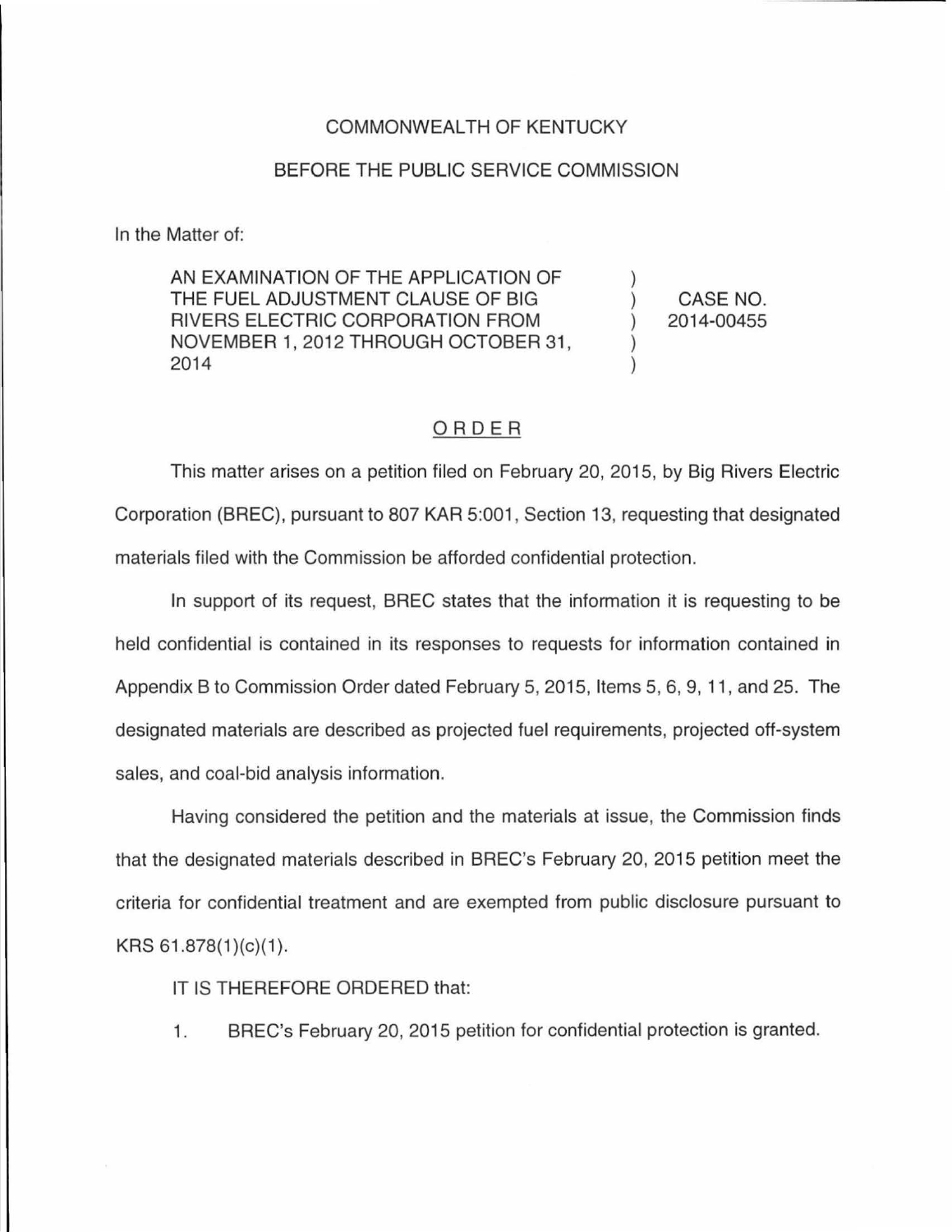2. The designated materials in BREC's responses to Items 5, 6, 9, and 11 shall not be placed in the public record or made available for public inspection for two years, or until further Orders of this Commission.

3. The designated materials in BREC's responses to Items 25, with the exception of the attachment to Item 25(b)(iv) shall not be placed in the public record or made available for public inspection for one year, or until further Orders of this Commission.

4. The designated materials in BREC's responses to Items 25(b)(iv) shall not be placed in the public record or made available for public inspection for an indefinite period, or until further Orders of this Commission.

5. Use of the designated materials in any Commission proceeding shall be in compliance with 807 KAR 5:001, Section 13(9).

6. BREC shall inform the Commission if the designated materials become publicly available or no longer qualify for confidential treatment.

7. If a non-party to this proceeding requests to inspect the designated materials granted confidential treatment by this Order and the period during which the materials have been granted confidential treatment has not expired, BREC shall have 30 days from receipt of written notice of the request to demonstrate that the materials still fall within the exclusions from disclosure requirements established in KRS 61.878. If BREC is unable to make such demonstration, the requested materials shall be made available for inspection. Otherwise, the Commission shall deny the request for inspection.

-2- Case No. 2014-00455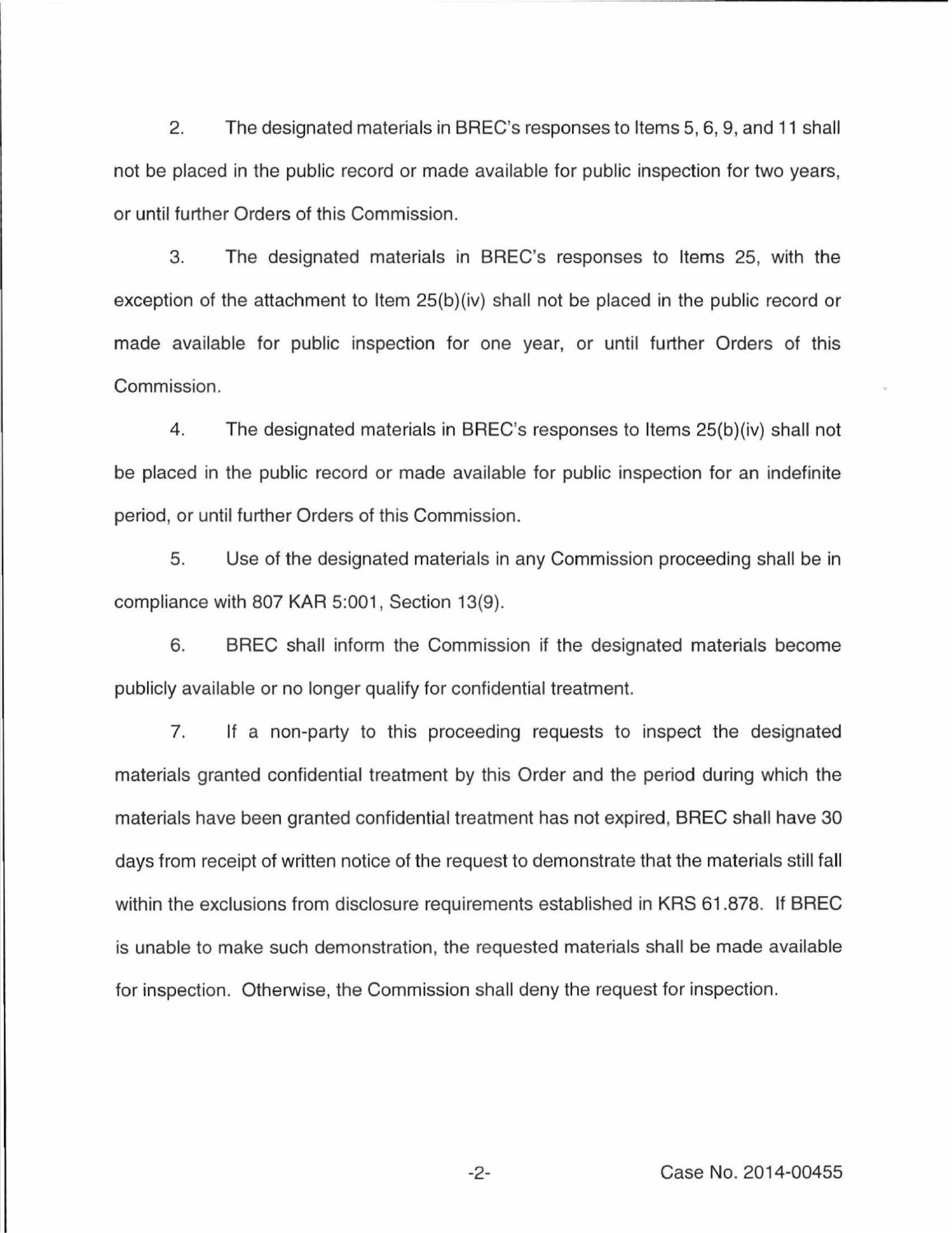8. The Commission shall not make the designated materials available for inspection for 30 days following an Order finding that the materials no longer qualify for confidential treatment in order to allow BREC to seek a remedy afforded by law.

## [REMAINDER OF PAGE INTENTIONALLY LEFT BLANK]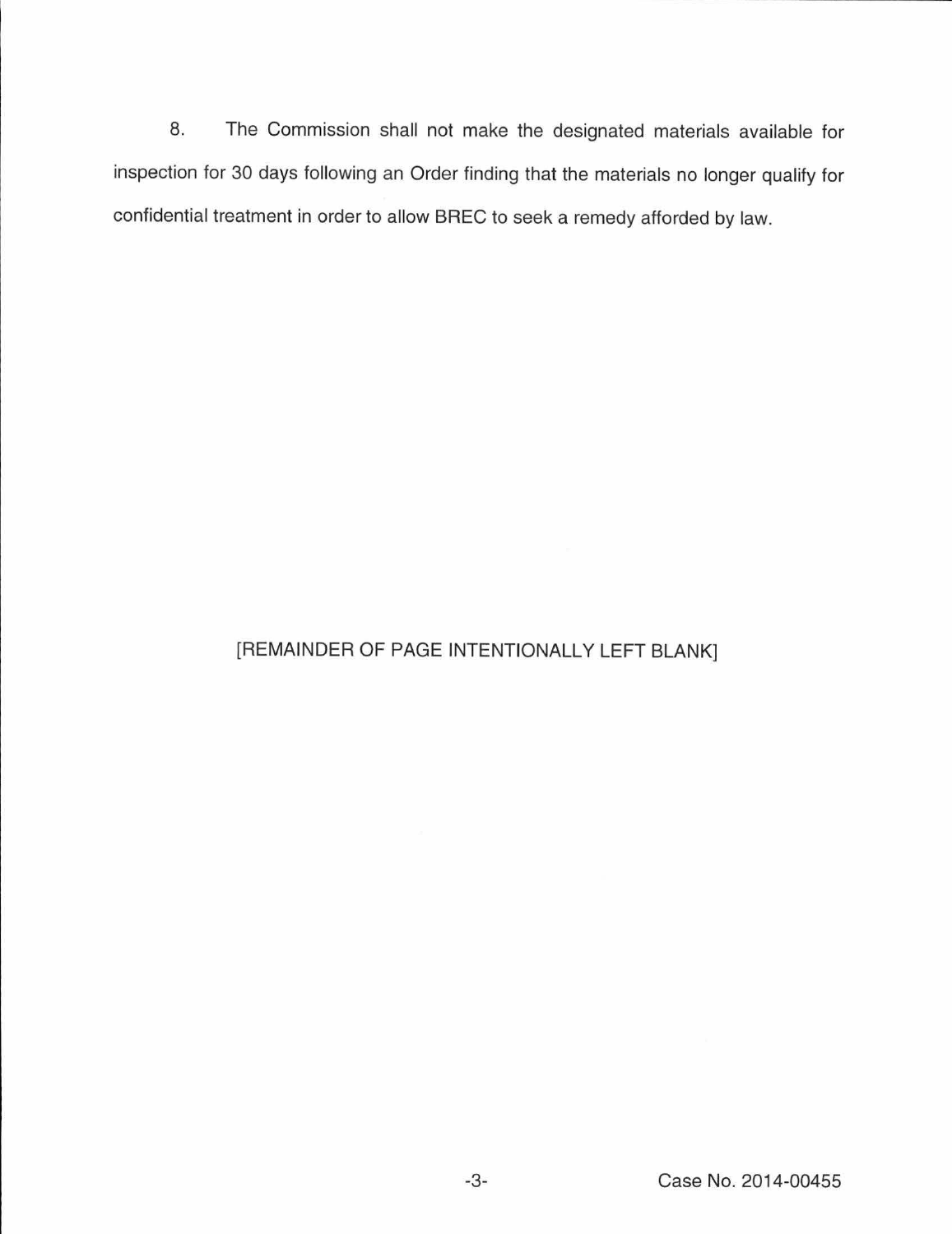By the Commission



ATTEST:

R. Punso Executive Director